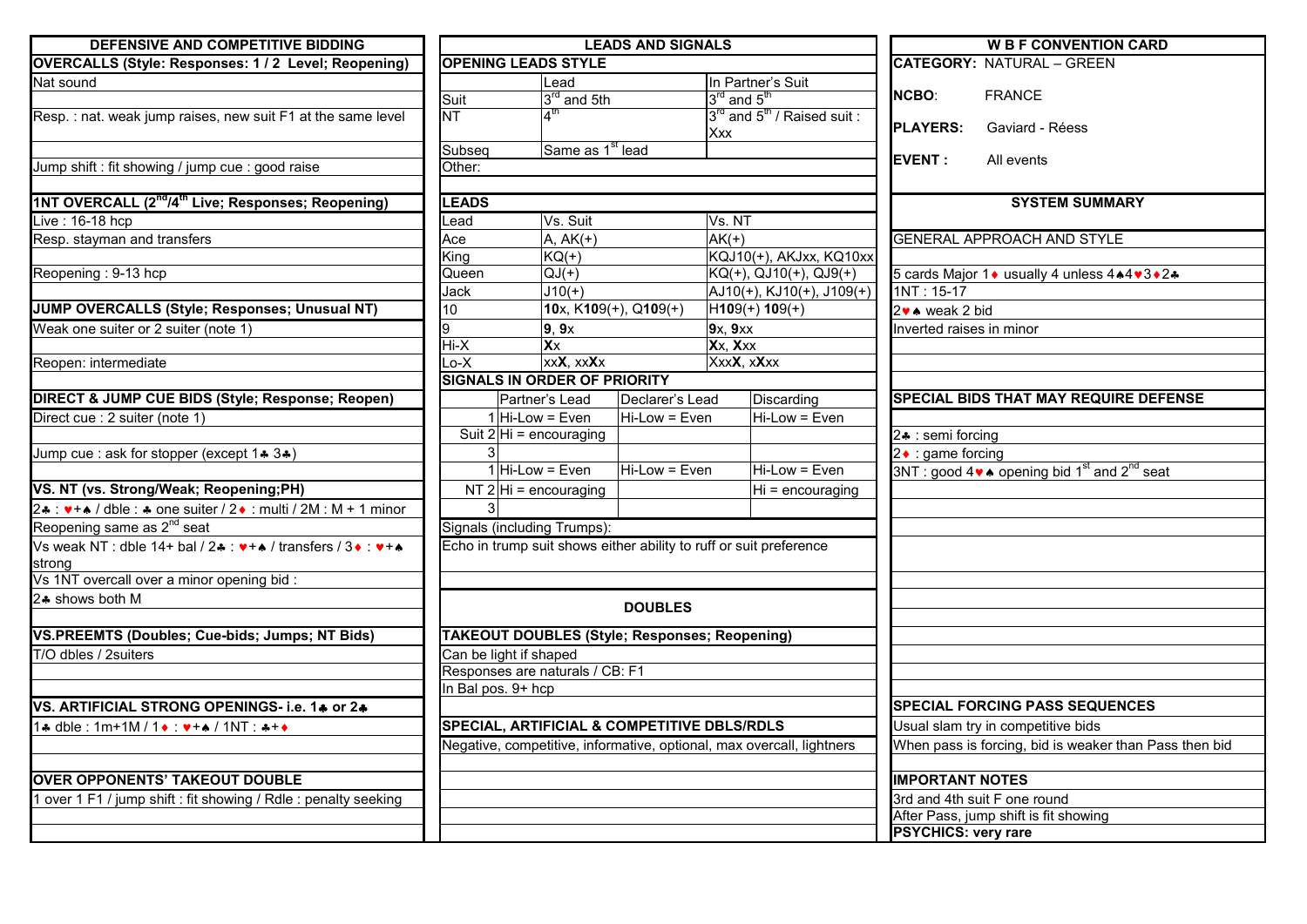|                              |                               | ㅎ                         |                          |                                                                                          |                                                                                                                                                                                  |                                                                                                    |                                                              |
|------------------------------|-------------------------------|---------------------------|--------------------------|------------------------------------------------------------------------------------------|----------------------------------------------------------------------------------------------------------------------------------------------------------------------------------|----------------------------------------------------------------------------------------------------|--------------------------------------------------------------|
| OPENING                      | <b>TICK IF<br/>ARTIFICIAL</b> | <b>MIN. NO.<br/>CARDS</b> | <b>NEG.DBL</b><br>THRU   | <b>DESCRIPTION</b>                                                                       | <b>RESPONSES</b>                                                                                                                                                                 | <b>SUBSEQUENT ACTION</b>                                                                           | <b>PASSED HAND BIDDING</b>                                   |
| $1 + 1 +$                    |                               | 3                         | $4\bullet$               | 10+ HCP<br>With 5* and 4 • usually 1*<br>but we can open 1 •<br>1* may be (32)44 or 3343 | 1.4 1M = may have longer $\triangleleft$<br>1.4 $2 \cdot = \text{good}$ * raise (9-11)<br>$1 \cdot 3$ ≠ = good $\cdot$ raise (9-11)<br>$1m$ 2M = strong ( $16$ <sup>+</sup> HCP) | 1m 1M fragment bids<br>1m 1M 3NT 5422 18-19<br>1m $1M 4m = 4M + 6m$<br>2. is relay after 1NT rebid | Jump shift : fit showing                                     |
| $1$ v<br>1 $\triangle$       |                               | $\sqrt{5}$<br>5           | $4\bullet$<br>$4\bullet$ | $10+HCP$<br>10+ HCP                                                                      | $1M 3M = preempt$<br>1M 2NT= 3M's limit (bal hand)<br>1M $3$ = 3M's limit (unbal hand)<br>$1M3$ → = 4M's limit<br>2NT : limit raise, 3 cards support<br>Splinters                | $1M$ 1NT $2NT$ : GF (note 3)                                                                       | Drury fit (note 2)<br>$2NT = 4$ cards support +<br>singleton |
| INT                          |                               |                           | 3 <sub>•</sub>           | 15-17 bal or semi bal<br>5M ok; 6m ok                                                    | Stayman (note 8) and transfers; 2NT:<br>invitational                                                                                                                             | Smolen                                                                                             |                                                              |
| 24                           | $\pmb{\times}$                | $\mathbf{0}$              | $4\bullet$               | Either strong in M or<br>22-23 bal                                                       | 2 Vaiting/ 2 v 43 A V nat good suit                                                                                                                                              |                                                                                                    |                                                              |
| $2\bullet$                   | $\mathsf{X}$                  | $\mathbf 0$               | 4A                       | GF any shape<br>$24+$ bal                                                                | 2 $\bullet$ waiting bid; 2 $\bullet$ 3 $\bullet$ 3 $\bullet$ = Ace; 2NT:9+ bal<br>3 . NT: 2 aces or KQxxxx                                                                       | $2 \cdot 2 \cdot 3 \cdot 3 \cdot 3 =$ waiting bid                                                  |                                                              |
| $2\bullet$<br>2 <sub>•</sub> |                               | 6<br>6                    |                          | 4-10 HCP<br>4-10 HCP                                                                     | 2NT relay asking about strength and shortness                                                                                                                                    | $2M 2NT 3x = value$<br>$2M 2NT 4x = shortness$                                                     |                                                              |
| 2NT                          |                               |                           | $4\bullet$               | 20-21 bal or semi bal                                                                    | Stayman and transfers                                                                                                                                                            |                                                                                                    |                                                              |
| $3*$                         |                               | $\overline{7}$            |                          | Preempt                                                                                  | New suit F                                                                                                                                                                       |                                                                                                    |                                                              |
| $3\bullet$                   |                               | $\overline{7}$            |                          | Preempt                                                                                  | New suit F                                                                                                                                                                       |                                                                                                    |                                                              |
| $3\bullet$                   |                               | $\overline{7}$            |                          | Preempt                                                                                  | New suit F                                                                                                                                                                       |                                                                                                    |                                                              |
| 3A                           |                               | $\overline{7}$            |                          | Preempt                                                                                  | New suit F                                                                                                                                                                       |                                                                                                    |                                                              |
| 3NT                          | X                             |                           |                          | Good $4 \vee \bullet$ opening 1st & 2 <sup>nd</sup><br>seat                              | 4. slam interest in both suit / 4 ♦ to play 4 ♥ or<br>4 • from opener's hand / 4 $\bullet$ to play 4 $\bullet$ or 6 $\bullet$ /<br>4. to play 4. or 6. / 5x: asking bid          |                                                                                                    |                                                              |
| $4 -$                        |                               | $\overline{7}$            |                          | Preempt                                                                                  |                                                                                                                                                                                  |                                                                                                    |                                                              |
| $4\bullet$                   |                               | $\overline{7}$            |                          | Preempt                                                                                  |                                                                                                                                                                                  |                                                                                                    |                                                              |
| $4\bullet$                   |                               | $\overline{7}$            |                          | Preempt                                                                                  |                                                                                                                                                                                  |                                                                                                    |                                                              |
| $4 \spadesuit$               |                               | $\overline{7}$            |                          | Preempt                                                                                  |                                                                                                                                                                                  |                                                                                                    |                                                              |
| 4NT                          | $\boldsymbol{\mathsf{X}}$     |                           |                          | Both minors                                                                              |                                                                                                                                                                                  |                                                                                                    |                                                              |
| $5 -$                        |                               | $\overline{7}$            |                          | Preempt                                                                                  |                                                                                                                                                                                  | <b>HIGH LEVEL BIDDING</b>                                                                          |                                                              |
| $5\bullet$                   |                               | $\overline{7}$            |                          | Preempt                                                                                  |                                                                                                                                                                                  | RKCB 30-41 - (note 4)                                                                              |                                                              |
| $5*$                         |                               | $\overline{7}$            |                          | Preempt                                                                                  |                                                                                                                                                                                  | Josephine                                                                                          |                                                              |
| $5*$                         |                               | $\overline{7}$            |                          | Preempt                                                                                  |                                                                                                                                                                                  | Controls and Cue Bid                                                                               |                                                              |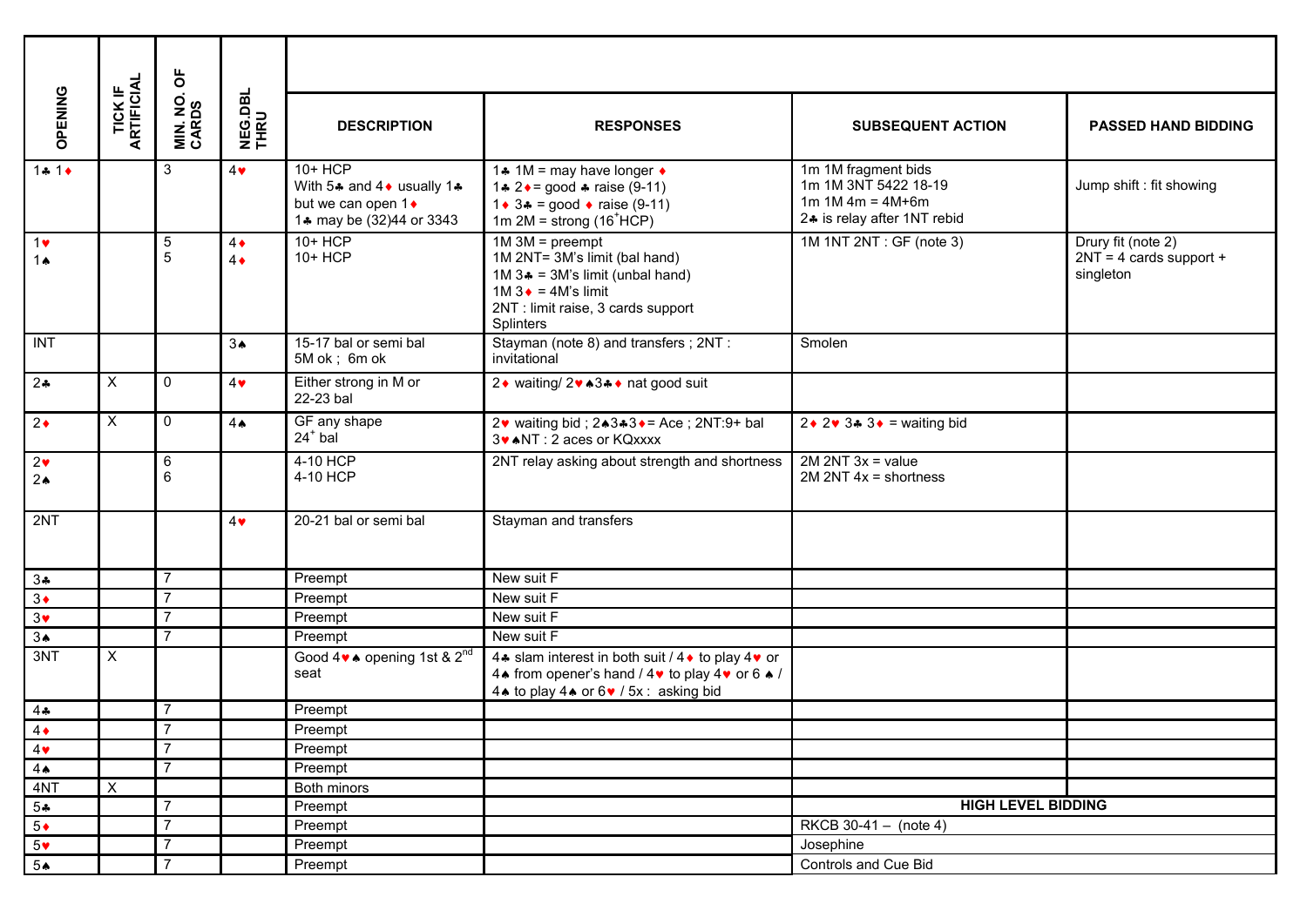# **SUPPLEMENTARY SHEETS**

|  |  |  |  | <b>Note 1: 2 SUITERS</b> |  |  |  |
|--|--|--|--|--------------------------|--|--|--|
|  |  |  |  |                          |  |  |  |

| $1 -$        | $2\bullet$<br>2NT              | $\Rightarrow$ 5 $\blacktriangledown$ +5 $\blacktriangle$<br>$\Rightarrow$ 5 $\leftrightarrow$ +5 $\bullet$                                                       | P<br>$1 -$                                                                    | P                                                                                                   | $2\bullet$<br>2NT<br>$\Rightarrow$ 17-19         | $\Rightarrow$ 5 $\blacktriangledown$ +5 $\blacktriangle$                                                                                                                |
|--------------|--------------------------------|------------------------------------------------------------------------------------------------------------------------------------------------------------------|-------------------------------------------------------------------------------|-----------------------------------------------------------------------------------------------------|--------------------------------------------------|-------------------------------------------------------------------------------------------------------------------------------------------------------------------------|
| 1M           | 2M<br>2NT<br>$3 -$             | $\Rightarrow$ 5*+5 oM<br>$\Rightarrow$ 54+5+<br>$\Rightarrow$ 5 $\bullet$ +5 oM                                                                                  | $\mathsf{P}$<br>1M                                                            | $\mathsf{P}$                                                                                        | 2M<br>2NT<br>$\Rightarrow$ 17-19<br>$3\clubsuit$ | $\Rightarrow$ 5 oM +5m<br>$\Rightarrow$ 12-14, 6 good cards                                                                                                             |
| $1$ v        | ${\sf P}$                      | 1NT<br>2 <sub>v</sub><br>$\Rightarrow$ 54+54<br>34<br>$\Rightarrow$ 54+5+<br>$3\blacktriangledown$<br>$\Rightarrow$ asking for stopper                           | ${\sf P}$<br>$1 \spadesuit$                                                   | 1NT                                                                                                 | $2\spadesuit$<br>$3 -$<br>3A                     | $\Rightarrow$ 5 $\blacktriangledown$ +54<br>$\Rightarrow$ 54+5+<br>$\Rightarrow$ asking for stopper                                                                     |
| $1$ v        | ${\sf P}$                      | 2 <sub>v</sub><br>2NT<br>$\Rightarrow$ 54+5+<br>$3\bullet$<br>$\Rightarrow$ asking for stopper<br>44<br>$\Rightarrow$ 54+54<br>$4\bullet$<br>$\Rightarrow$ 54+5+ | $\mathsf{P}$<br>$1 \spadesuit$                                                | $2\spadesuit$                                                                                       | 2NT<br>3A<br>44<br>$4\bullet$                    | $\Rightarrow$ 5 + + 5 +<br>$\Rightarrow$ asking for stopper<br>$\Rightarrow$ 5 $\blacktriangledown$ +5*<br>$\Rightarrow$ 5 $\blacktriangledown$ +5 $\blacktriangledown$ |
| $2\bullet$   | $3\bullet$<br>44<br>$4\bullet$ | $\Rightarrow$ asking for stopper<br>$\Rightarrow$ 54+54<br>$\Rightarrow$ 54+5+                                                                                   | $2 \spadesuit$<br>$3*$<br>$2\spadesuit$<br>44<br>$2 \spadesuit$<br>$4\bullet$ | $\Rightarrow$ 5 $\blacktriangledown$ +54<br>$\Rightarrow$ 5 $\blacktriangledown$ +5 $\blacklozenge$ | $\Rightarrow$ asking for stopper                 |                                                                                                                                                                         |
| $3\clubsuit$ | $4$ .<br>$4\bullet$            | $\Rightarrow$ 5 $\leftrightarrow$ +5 $\bullet$<br>$\Rightarrow$ 5 $\blacktriangledown$ +5 $\blacktriangle$                                                       | 34<br>$\mathsf{P}$                                                            | $\mathsf{P}$                                                                                        | $4$ $\clubsuit$<br>$4\bullet$                    | $\Rightarrow$ 5++5+<br>$\Rightarrow$ 5 $\blacktriangledown$ +5 $\blacktriangle$                                                                                         |
| $3\bullet$   | $4\bullet$                     | $\Rightarrow$ 5 $\blacktriangledown$ +5 $\blacktriangle$                                                                                                         | $3\bullet$<br>${\sf P}$                                                       | $\mathsf{P}$                                                                                        | $4\bullet$                                       | $\Rightarrow$ 5 $\blacktriangledown$ +5 $\blacktriangle$                                                                                                                |
| 3NT          | $4$ $\clubsuit$<br>$4\bullet$  | $\Rightarrow$ 5++5+<br>$\Rightarrow$ 5 $\blacktriangledown$ +5 $\blacktriangle$                                                                                  | $\mathsf{P}$<br>3NT                                                           | $\mathsf{P}$                                                                                        | $4 -$<br>$4\bullet$                              | $\Rightarrow$ 5 $\leftrightarrow$ +5 $\bullet$<br>$\Rightarrow$ 5 $\blacktriangledown$ +5 $\blacktriangle$                                                              |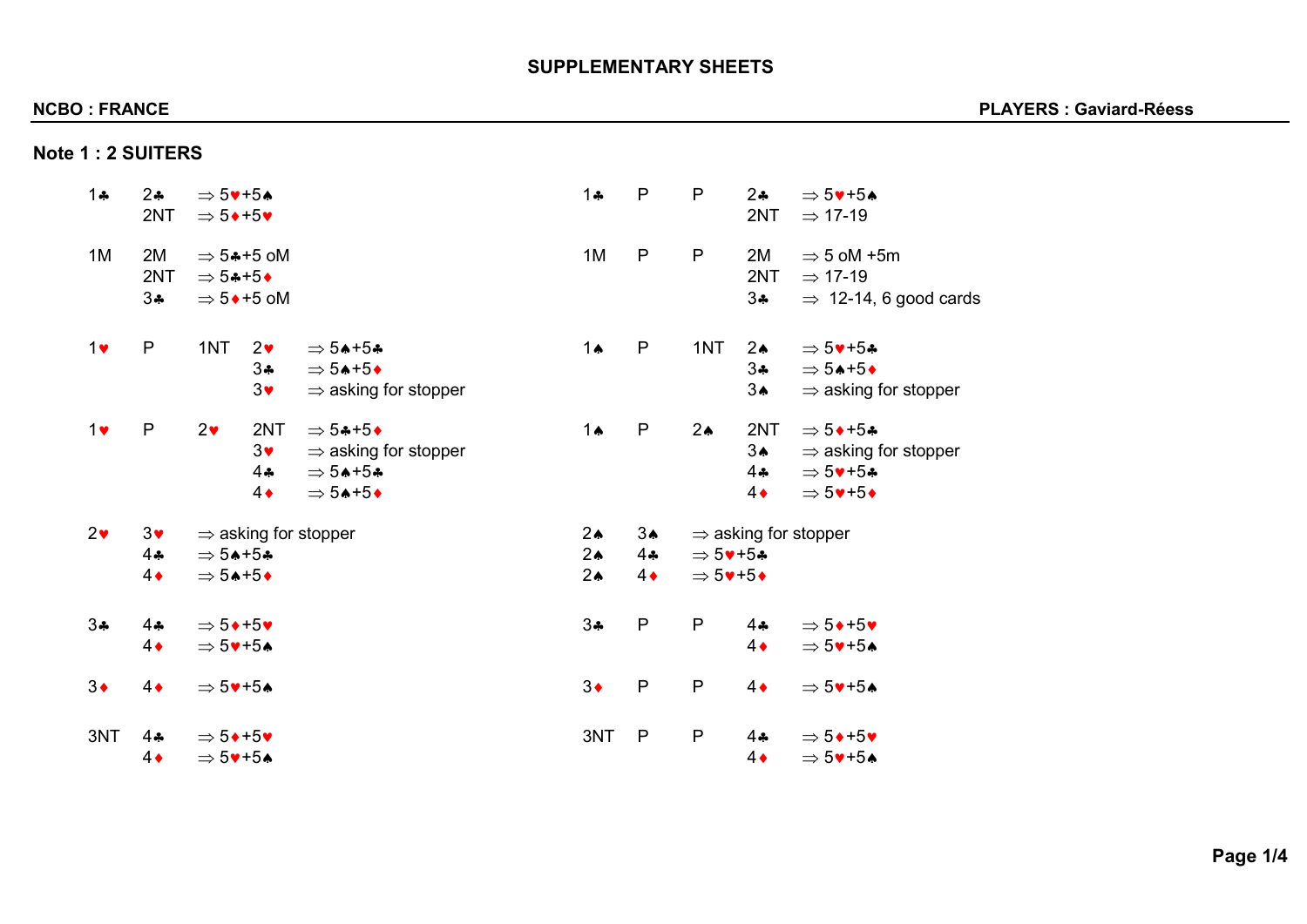## **SUPPLEMENTARY SHEETS**

# **Note 2 : DRURY**

| $1$ va $\sim$                 | $2NT \Rightarrow 4$ cards support + a shortness $\rightarrow 3$ $\Rightarrow$ relay :                                                |            |        | $3 \bullet \Rightarrow$ short $\bullet$<br>$3\bullet \Rightarrow$ short oM<br>$3 \triangle \Rightarrow$ short $\clubsuit$ |
|-------------------------------|--------------------------------------------------------------------------------------------------------------------------------------|------------|--------|---------------------------------------------------------------------------------------------------------------------------|
|                               | 1 $\bullet \bullet \quad 2 \bullet \Rightarrow$ promises 3 cards support<br>$2 \cdot \Rightarrow$ either weak hand or any hand 12-17 |            |        |                                                                                                                           |
|                               | Any other bid shows slam interest                                                                                                    |            |        |                                                                                                                           |
| $1 \vee \wedge$<br>$2\bullet$ | $2$ $\ast$<br>$2NT \Rightarrow 6$ good $\clubsuit$ , 9 - 10 HCP.                                                                     |            |        |                                                                                                                           |
|                               |                                                                                                                                      |            |        |                                                                                                                           |
| $1$ v                         | 24                                                                                                                                   | <b>1 A</b> | $2$ as |                                                                                                                           |
| $2\bullet$                    | $3\clubsuit \Rightarrow 3\blacktriangledown + 5\clubsuit$                                                                            | $2\bullet$ |        | $2\bullet \Rightarrow 3\bullet + 5\bullet$                                                                                |
|                               | $3\bullet \Rightarrow 3\bullet + 5\bullet$                                                                                           |            |        | $3\clubsuit \Rightarrow 3\blacktriangledown + 5\clubsuit$                                                                 |

# **Note 3 : DEVELOPMENTS AFTER 1M-1NT-2NT (GF)**

| $1$ v | 1NT                                                                                                         | 1 Ѧ | 1NT                                                                                                                    |
|-------|-------------------------------------------------------------------------------------------------------------|-----|------------------------------------------------------------------------------------------------------------------------|
|       | 2NT $3 \cdot \Rightarrow$ asking for shortness                                                              |     | 2NT $3\clubsuit \Rightarrow$ asking for shortness                                                                      |
|       | $3\bullet$ ⇒ short in a minor. 3 $\bullet$ asking : 3 $\bullet$ = sing. $\clubsuit$ , 3NT = sing. $\bullet$ |     | $3 \bullet \Rightarrow$ short in a minor. 3 $\bullet$ asking : 3 $\bullet$ = sing. $\clubsuit$ , 3NT = sing. $\bullet$ |
|       | $3\bullet$ $\Rightarrow$ short in $\bullet$ (15(43))                                                        |     | $3\bullet \Rightarrow 4$ cards in $\bullet$                                                                            |
|       | $3\bullet \Rightarrow 2533$ no $\bullet$ stopper                                                            |     | 3♦ $\Rightarrow$ short in $\bullet$                                                                                    |
|       | $3NT \Rightarrow 2533 + \bullet$ stopper                                                                    |     | $3NT \Rightarrow 53(23)$                                                                                               |
| $1$ v | 1NT                                                                                                         | 1Ѧ  | 1NT                                                                                                                    |
|       | 2NT $3\bullet$ ⇒ either weak with 3 cards $\bullet$ , or both minors minimum                                | 2NT | $3\bullet$ ⇒ transfer to $\bullet$                                                                                     |
|       | $3\bullet \Rightarrow$ maximum with both minors (5+5+)                                                      |     | $3\bullet$ $\Rightarrow$ either weak hand with 3 $\bullet$ or both minors (5+5+)                                       |

 $3\bullet \Rightarrow 3\bullet + 5\bullet$ 

3 $\clubsuit \Rightarrow$  transfer to  $\clubsuit$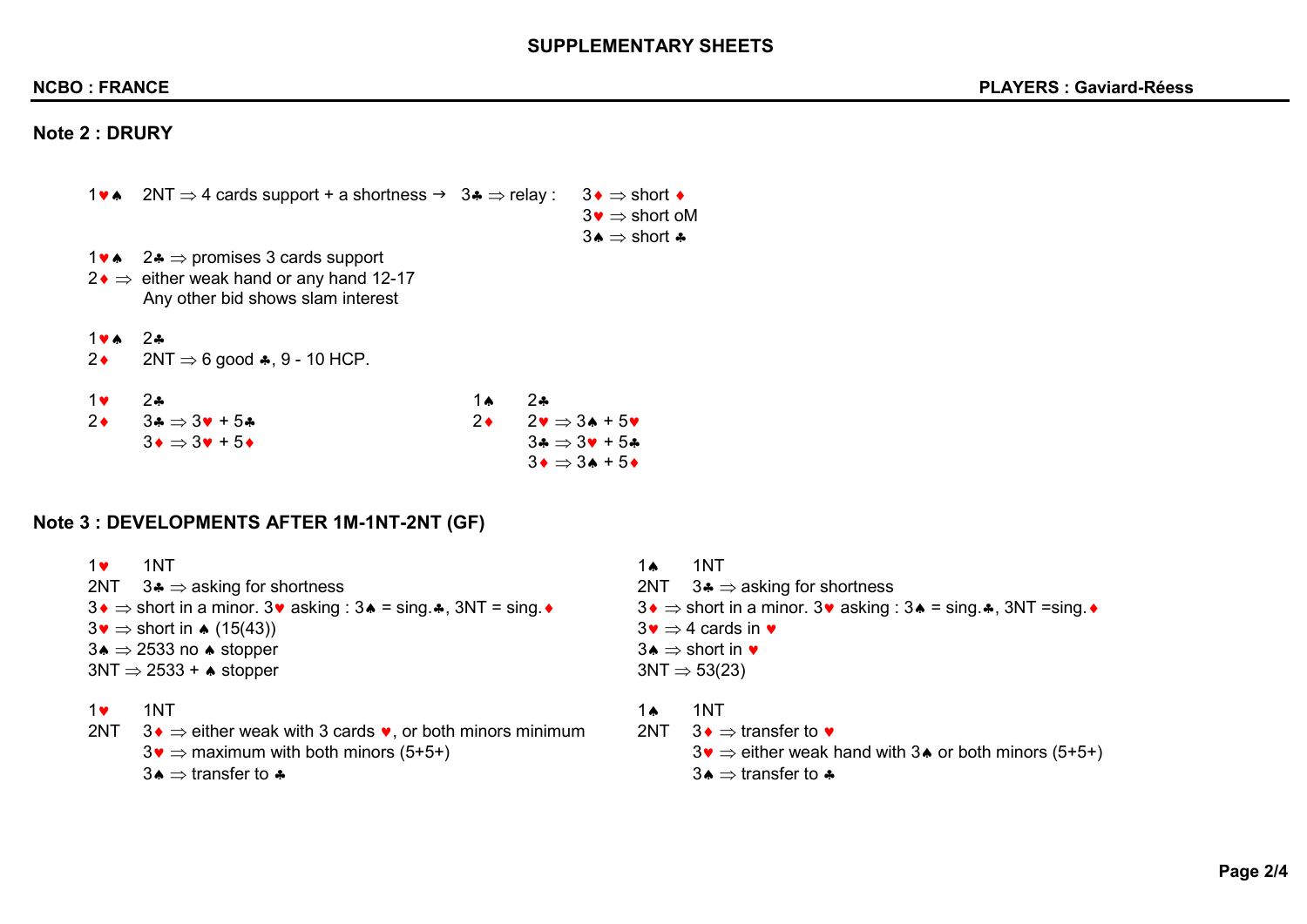## **Note 4 : IF OPPS INTERFERE OVER RCKB**

Pass  $\Rightarrow$  3-0 Dble (rdble)  $\Rightarrow$  4-1 First suit ⇒ 2 no Q Second Suit  $\Rightarrow$  2 + Q

**Note 5 : DEVELOPMENTS AFTER 1**♥**-1**♠**-2NT**

1♥ 1♠ 2NT  $3.4 \Rightarrow 5 + .4 + 4.4$  $3\bullet$   $\Rightarrow$  5+ $\bullet$  + 4 $\bullet$  $3\bullet$   $\Rightarrow$  3<sup>+</sup> cards, weak hand  $3\spadesuit$  ⇒  $5^*$  cards GF

### **Note 6 : DEVELOPMENTS AFTER 1**♦**-2**♣**-2NT**

1♦ 2♣ 2NT  $3 \cdot \Rightarrow$  transfer to 3 $\bullet$  (4 cards support), then  $3 \cdot \bullet$  = 1345 / 3 $\bullet$  = 3145 / 3NT = 2245 slam try  $3\bullet$  ⇒ 4 cards in  $\bullet$  $3\bullet$  ⇒ 4 cards in  $\bullet$ 3 $\bullet$  ⇒ one suiter in  $\bullet$  slam interest

 $1 \bullet 2 \bullet 2 \bullet$ 2NT 3♣  $3NT \Rightarrow 4432$  with  $3\cdot$ 's 12-14  $4NT \Rightarrow 4432$  with  $3\cdot$ 's 18-19

## **Note 7 : DEVELOPMENTS AFTER 1**♦**-2**♣**-3NT (4441 - 15-17HCP)**

 $1 \bullet 2 \bullet$  $3NT \quad 4 \clubsuit \Rightarrow RCKB \; \bullet$  $4\bullet$  ⇒ transfer to 4 $\bullet$  $4\bullet$  ⇒ transfer to 4 4♠ ⇒ strong ♣ one suiter. Opener can bid 4NT discouraging, otherwise he answers to RCKB ♣  $4NT \Rightarrow$  invitational